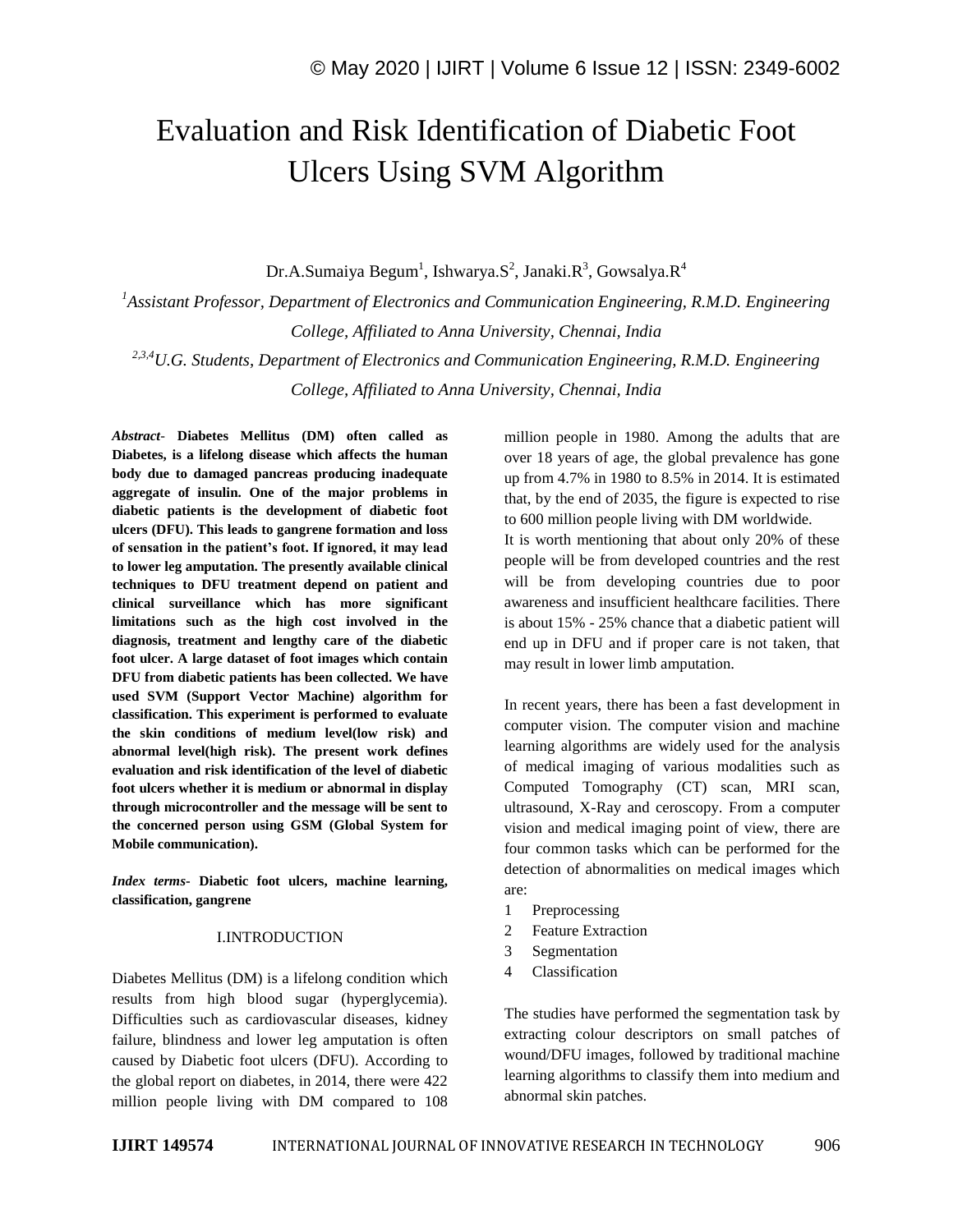# © May 2020 | IJIRT | Volume 6 Issue 12 | ISSN: 2349-6002



Fig 1.1 Medium DFU



Fig 1.2 Abnormal DFU

### II. LITERATURE SURVEY

1. Diabetic foot ulcers and their Recurrence

Author: David G. Armstrong, D.P.M., M.D., Ph.D., Andrew J.M. Boulton, M.D. and Sicco A. Bus, Ph.D. Year: 2017

Adversities of diabetes that affect the lower extremities are common, complicated and costly. Foot ulceration is the most frequently recognized complication. In a community-based study in the north western United Kingdom, the prevalence of active foot ulcers identified at screening among persons with diabetes was 1.7% and the annual incidence was 2.2%. Higher annual incidence rates have been reported in specific populations: 6.0% among Medicare beneficiaries with diabetes, 5.0% among U.S. veterans with diabetes and 6.3% in the global population of persons with diabetes. On the basis of 2015 prevalence data from the International Diabetes Federation, it is estimated that, annually, foot ulcers develop in 9.1 million to 26.1 million people with diabetes worldwide. The proportion of persons with diabetes and a history of foot ulceration is understandably higher than the proportion with an

active ulcer; 3.1 to 11.8% of persons with diabetes, or 12.9 million to 49.0 million persons worldwide and 1.0 million to 3.5 million in the United States alone, have a history of foot ulceration.

2. DFUNet: Convolutional Neural Networks for Diabetic Foot Ulcer Classification

Author: Manu Goyal, Neil D. Reeves, Adrian K. Davison, SatyanRajbhandari, Jennifer Spragg, and MoiHoon Yap

Year: 2018

Universally, in 2016, 1 out of 11 adults are subjected to diabetes mellitus. Diabetic foot ulcers (DFU) are a major complication of this disease, which if not maintained properly can lead to amputation. The current clinical approaches to DFU treatment rely on patient and doctor vigilance, which has significant limitations, such as the high cost and large amount of time involved in the clinical care of the DFU. We collected an extensive dataset of foot images, which contain DFU from different patients. In this DFU classification problem, we analysed two classes as normal skin (healthy skin) and abnormal skin (DFU). In this paper, we have proposed the use of machine learning algorithms to extract the features for DFU and healthy skin patches to understand the diversities in the computer vision perspective. This experiment is performed to evaluate the skin conditions of both classes that are at high risk of misclassification by computer vision algorithms. Furthermore, we used convolutional neural networks for the first time in this binary classification. We have proposed a novel convolutional neural network architecture, DFUNet, with better feature extraction to identify the feature differences between healthy skin and the DFU. Using 10-fold cross validation, DFUNet achieved an AUC score of 0.961. This outperformed both the traditional machine learning and deep learning classifiers we have tested. Here, we present the development of a novel and highly sensitive DFUNet for intentionally detecting the presence of DFUs. This fresh approach has the capacity to deliver a typical model in diabetic foot care among diabetic patients, which represent a cost-effective, remote, and convenient healthcare solution.

#### III. ALGORITHM

The algorithm that we have used for classification is Support Vector Machine. Support vector machine is a supervised machine learning method that is widely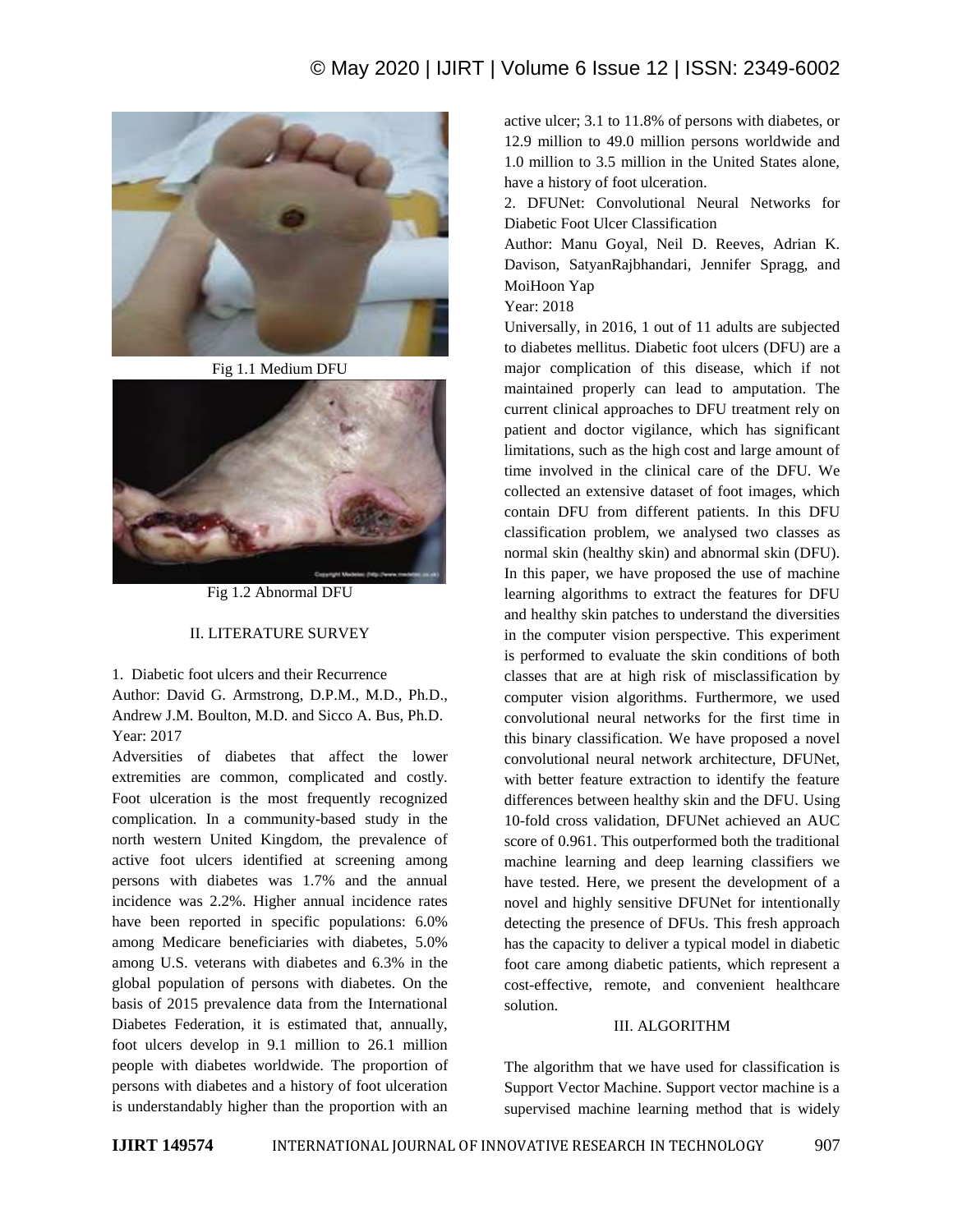used for data analyzing and pattern recognizing. The algorithm was invented by Vladimir Vapnik and the current standard incarnation was proposed by Corinna Cortes and Vladimir Vapnik. This application note is to help in understanding the concept of support vector machine and how to build a simple support vector machine using Matlab. Classifying data has been one of the major parts in machine learning. The idea of support vector machine is to create a hyper plane in between data sets to indicate which class it belongs to. The challenge is to train the machine to understand structure from data and mapping with the right class label, for the best result, the hyper plane has the largest distance to the nearest training data points of any class.

#### IV. BLOCK DIAGRAM

Training Section:





Testing Section:



Fig 4.2 Testing Section

## V. PROJECT DESCRIPTION

An image of a patient's foot ulcer is given as input. The input image is pre-processed using Median filter. The segmentation is carried out by using "K means Clustering" algorithm. Feature Extraction is carried out by using GLCM. SVM algorithm is used for classification. The level of foot ulcer, either medium or abnormal is displayed on the LCD. The corresponding message will be sent to the concerned person using GSM (Global System for Mobile communication).



Fig 5.1 Experimental Setup

#### VI. RESULT

The stage of the diabetic foot ulcer whether medium or abnormal is displayed on the LCD and the message is also sent to the concerned person using GSM. This indicates the level of seriousness of the diabetic foot ulcer. The accuracy of various algorithms are compared below:

| <b>ALGORITHM</b>     | <b>ACCURACY</b> |
|----------------------|-----------------|
| <b>SVM</b>           | 98.67%          |
| Decision Tree        | 84.23%          |
| K-Nearest Neighbours | 83.56%          |
| Naïve Bayes          | 80.11%          |

Compared to other algorithms, SVM has the highest accuracy of classification.

#### VII. CONCLUSION AND FUTURE WORK

We achieved comparatively good performance using conventional machine learning technique. This method is capable of confining multiple Diabetic foot ulcers with high inference speed. The level of